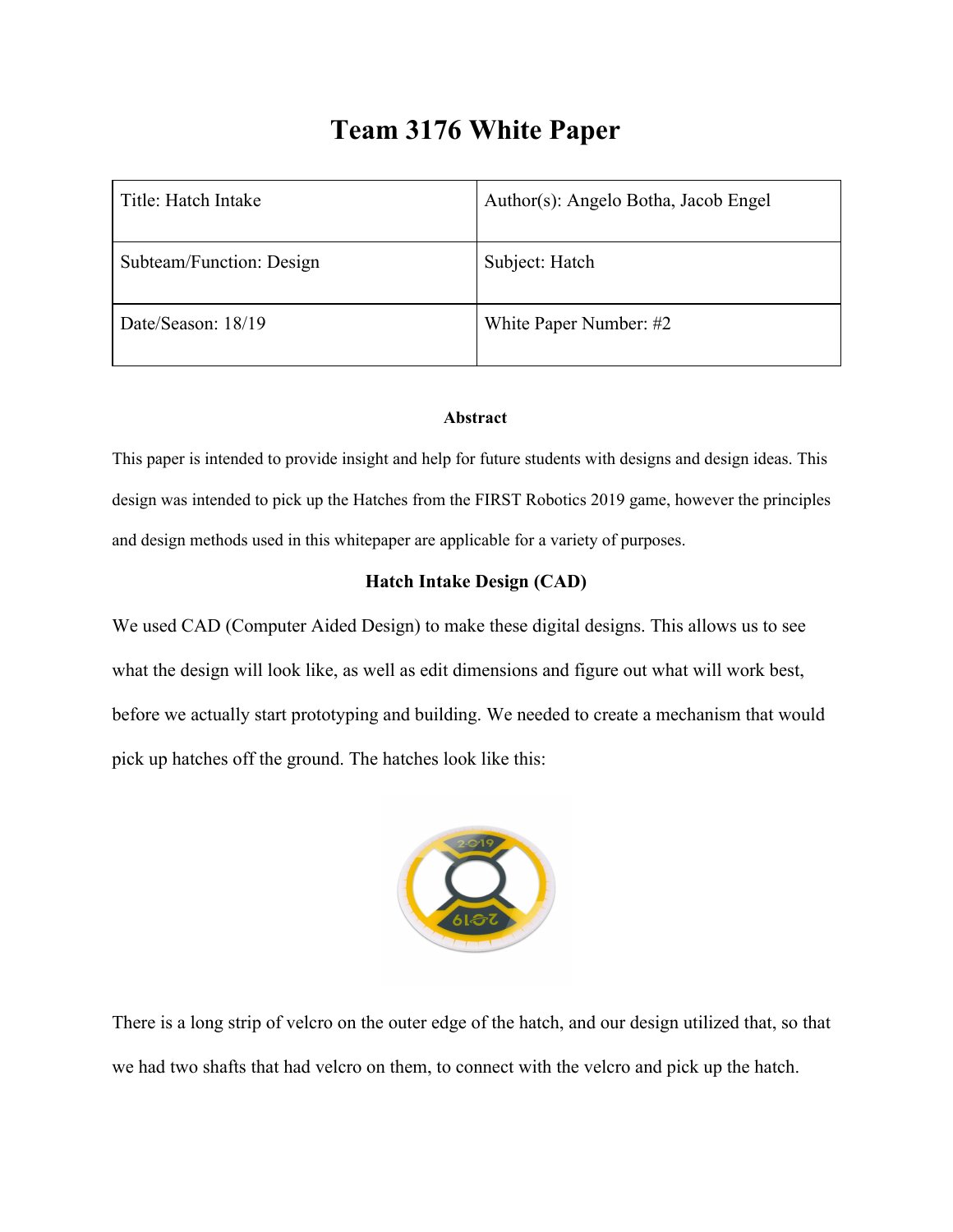

**Hatch Intake Design (Real Life)**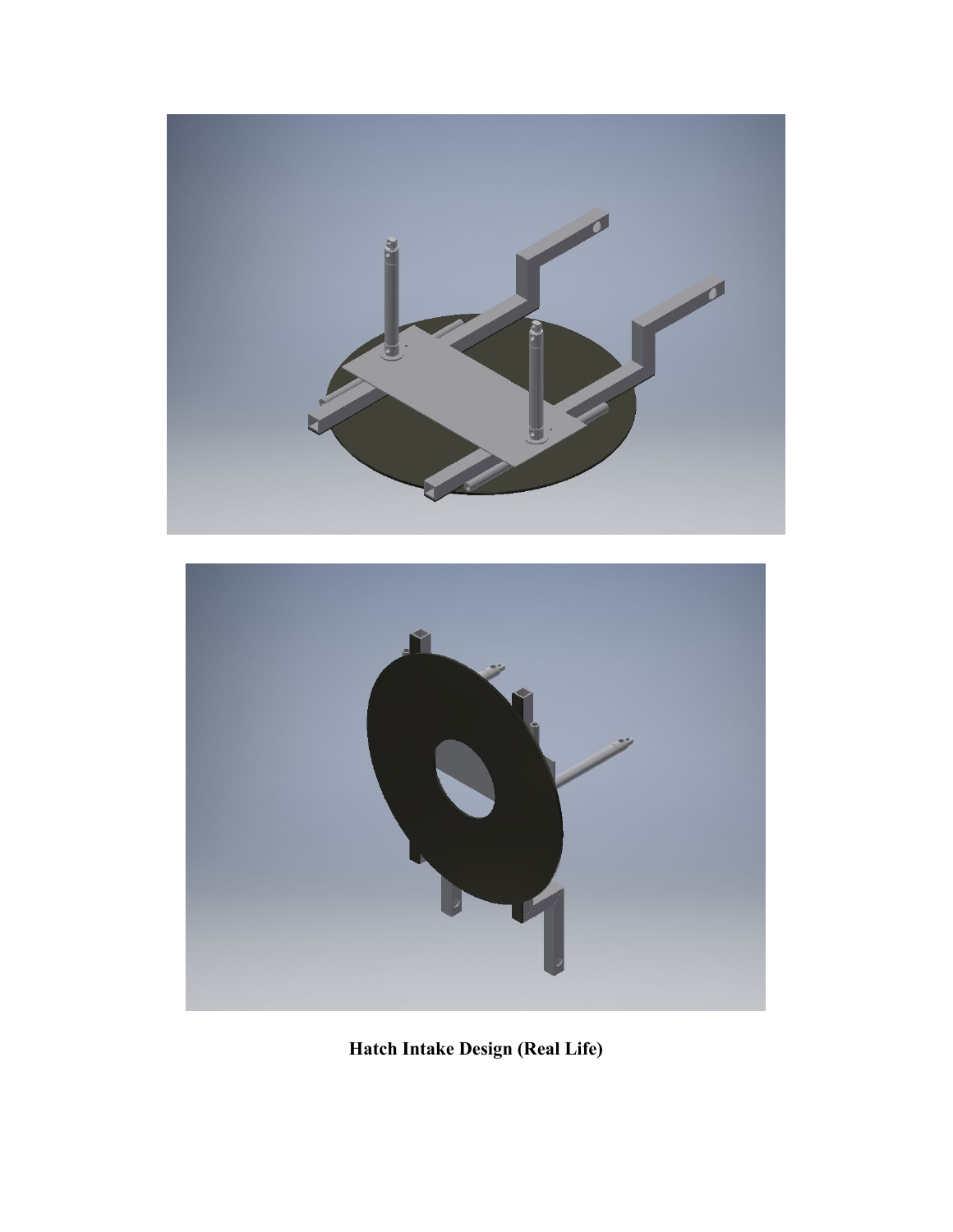